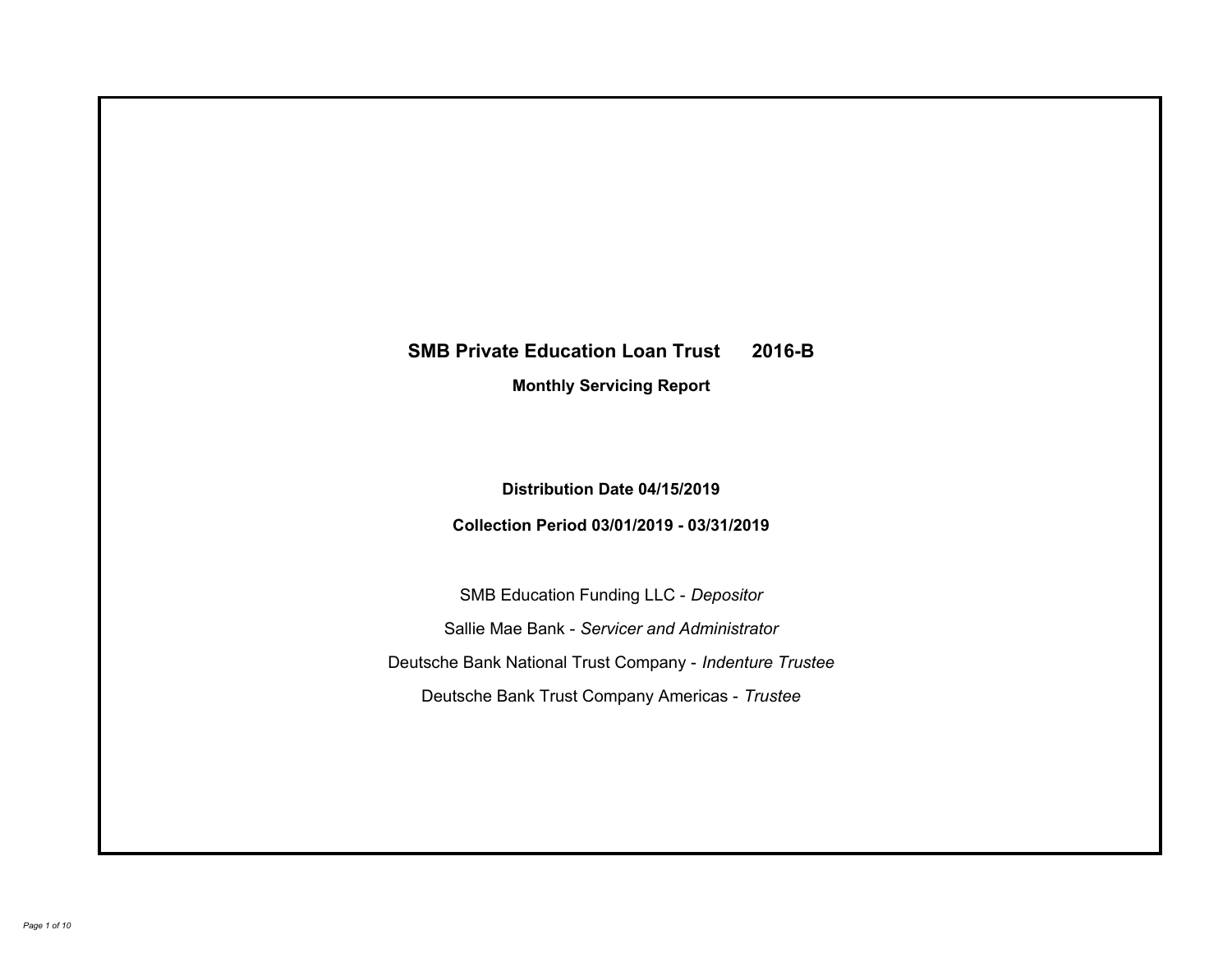| A           | <b>Student Loan Portfolio Characteristics</b>   |                                              | <b>Settlement Date</b><br>07/21/2016 | 02/28/2019            | 03/31/2019            |
|-------------|-------------------------------------------------|----------------------------------------------|--------------------------------------|-----------------------|-----------------------|
|             | <b>Principal Balance</b>                        |                                              | \$703,406,286.90                     | \$494,548,686.67      | \$485,867,907.96      |
|             | Interest to be Capitalized Balance              |                                              | 39,070,055.43                        | 26,051,013.75         | 25,820,450.70         |
|             | Pool Balance                                    |                                              | \$742,476,342.33                     | \$520,599,700.42      | \$511,688,358.66      |
|             | Weighted Average Coupon (WAC)                   |                                              |                                      |                       |                       |
|             |                                                 | WAC1 (Contractual Interest Rate on the Loan) | 8.27%                                | 9.54%                 | 9.51%                 |
|             |                                                 | WAC2 (Average of Applicable Interest Rate)   | 8.24%                                | 9.47%                 | 9.44%                 |
|             | WAC3 (Average of Actual Interest Rate)          |                                              | 8.17%                                | 9.38%                 | 9.35%                 |
|             | Weighted Average Remaining Term                 |                                              | 132.26                               | 125.17                | 125.25                |
|             | Number of Loans                                 |                                              | 63,942                               | 46,004                | 45,150                |
|             | Number of Borrowers<br>Pool Factor              |                                              | 61,393                               | 44,020<br>0.701166718 | 43,219<br>0.689164529 |
|             | Since Issued Total Constant Prepayment Rate (1) |                                              |                                      | 10.29%                | 10.06%                |
| В           | <b>Debt Securities</b>                          | <b>Cusip/Isin</b>                            | 03/15/2019                           |                       | 04/15/2019            |
|             | A <sub>2</sub> A                                | 78449GAB5                                    | \$192,517,081.99                     |                       | \$188,697,634.57      |
|             | A <sub>2</sub> B                                | 78449GAC3                                    | \$121,902,708.30                     |                       | \$119,484,216.49      |
|             | В                                               | 78449GAD1                                    | \$50,000,000.00                      |                       | \$50,000,000.00       |
| $\mathsf C$ |                                                 |                                              | 03/15/2019                           |                       |                       |
|             | <b>Certificates</b>                             | <b>Cusip/Isin</b>                            |                                      |                       | 04/15/2019            |
|             | Residual                                        | 78449G109                                    | \$100,000.00                         |                       | \$100,000.00          |
|             |                                                 |                                              |                                      |                       |                       |
| D           | <b>Account Balances</b>                         |                                              | 03/15/2019                           |                       | 04/15/2019            |
|             | Reserve Account Balance                         |                                              | \$1,868,916.00                       |                       | \$1,868,916.00        |
|             |                                                 |                                              |                                      |                       |                       |
| E           | <b>Asset / Liability</b>                        |                                              | 03/15/2019                           |                       | 04/15/2019            |
|             | Overcollateralization Percentage                |                                              | 30.00%                               |                       | 30.00%                |
|             | Specified Overcollateralization Amount          |                                              | \$156,179,910.13                     |                       | \$153,506,507.60      |
|             | Actual Overcollateralization Amount             |                                              | \$156,179,910.13                     |                       | \$153,506,507.60      |

(1) For additional information, see 'Since Issued CPR Methodology' found on page 11 of this report.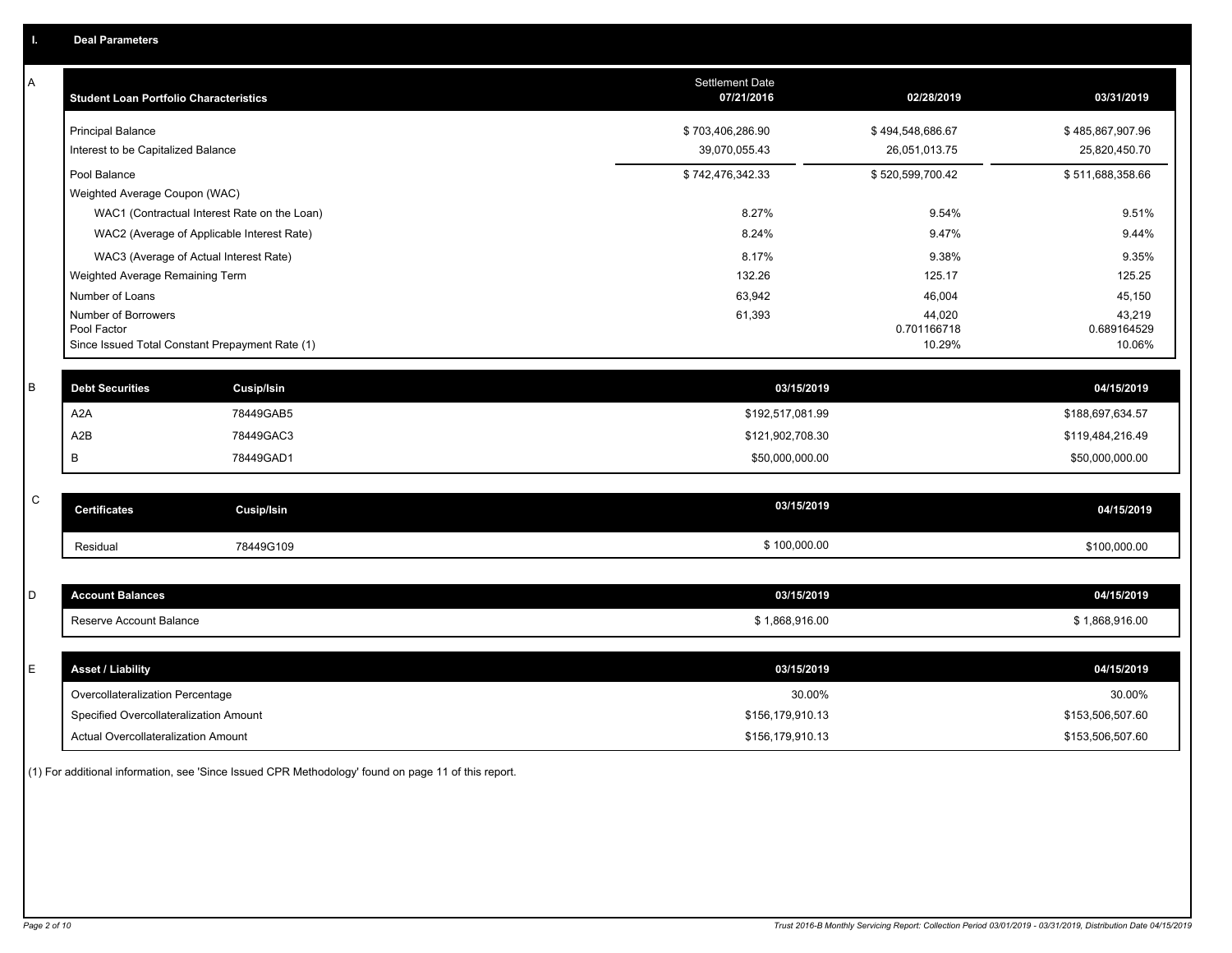### **II. 2016-B Trust Activity 03/01/2019 through 03/31/2019**

| <b>Borrower Principal</b><br>9,315,656.67<br>0.00<br><b>Consolidation Activity Principal</b><br>133.06<br>Seller Principal Reimbursement<br>0.00<br>Servicer Principal Reimbursement<br>0.00<br>Delinquent Principal Purchases by Servicer<br>39,888.13<br><b>Other Principal Deposits</b><br>\$9,355,677.86<br><b>Total Principal Receipts</b><br>В<br><b>Student Loan Interest Receipts</b><br>2,629,821.89<br><b>Borrower Interest</b><br>0.00<br><b>Consolidation Activity Interest</b> |  |
|---------------------------------------------------------------------------------------------------------------------------------------------------------------------------------------------------------------------------------------------------------------------------------------------------------------------------------------------------------------------------------------------------------------------------------------------------------------------------------------------|--|
|                                                                                                                                                                                                                                                                                                                                                                                                                                                                                             |  |
|                                                                                                                                                                                                                                                                                                                                                                                                                                                                                             |  |
|                                                                                                                                                                                                                                                                                                                                                                                                                                                                                             |  |
|                                                                                                                                                                                                                                                                                                                                                                                                                                                                                             |  |
|                                                                                                                                                                                                                                                                                                                                                                                                                                                                                             |  |
|                                                                                                                                                                                                                                                                                                                                                                                                                                                                                             |  |
|                                                                                                                                                                                                                                                                                                                                                                                                                                                                                             |  |
|                                                                                                                                                                                                                                                                                                                                                                                                                                                                                             |  |
|                                                                                                                                                                                                                                                                                                                                                                                                                                                                                             |  |
|                                                                                                                                                                                                                                                                                                                                                                                                                                                                                             |  |
| Seller Interest Reimbursement<br>0.00                                                                                                                                                                                                                                                                                                                                                                                                                                                       |  |
| 0.00<br>Servicer Interest Reimbursement                                                                                                                                                                                                                                                                                                                                                                                                                                                     |  |
| 0.00<br>Delinquent Interest Purchases by Servicer                                                                                                                                                                                                                                                                                                                                                                                                                                           |  |
| 140.89<br>Other Interest Deposits                                                                                                                                                                                                                                                                                                                                                                                                                                                           |  |
| \$2,629,962.78<br><b>Total Interest Receipts</b>                                                                                                                                                                                                                                                                                                                                                                                                                                            |  |
| С<br>\$90,869.11<br><b>Recoveries on Realized Losses</b>                                                                                                                                                                                                                                                                                                                                                                                                                                    |  |
| \$26,209.76<br>D<br><b>Investment Income</b>                                                                                                                                                                                                                                                                                                                                                                                                                                                |  |
| Е<br><b>Funds Borrowed from Next Collection Period</b><br>\$0.00                                                                                                                                                                                                                                                                                                                                                                                                                            |  |
| F.<br><b>Funds Repaid from Prior Collection Period</b><br>\$0.00                                                                                                                                                                                                                                                                                                                                                                                                                            |  |
| G<br>\$0.00<br>Loan Sale or Purchase Proceeds                                                                                                                                                                                                                                                                                                                                                                                                                                               |  |
| \$0.00<br>н<br>Initial Deposits to Distribution Account                                                                                                                                                                                                                                                                                                                                                                                                                                     |  |
| \$0.00<br><b>Excess Transferred from Other Accounts</b>                                                                                                                                                                                                                                                                                                                                                                                                                                     |  |
| <b>Borrower Benefit Reimbursements</b><br>\$0.00<br>J                                                                                                                                                                                                                                                                                                                                                                                                                                       |  |
| Κ<br><b>Other Deposits</b><br>\$0.00                                                                                                                                                                                                                                                                                                                                                                                                                                                        |  |
| L<br><b>Other Fees Collected</b><br>\$0.00                                                                                                                                                                                                                                                                                                                                                                                                                                                  |  |
| М<br><b>AVAILABLE FUNDS</b><br>\$12,102,719.51                                                                                                                                                                                                                                                                                                                                                                                                                                              |  |
| N<br>Non-Cash Principal Activity During Collection Period<br>\$674,899.15                                                                                                                                                                                                                                                                                                                                                                                                                   |  |
| Aggregate Purchased Amounts by the Depositor, Servicer or Seller<br>\$40,029.02<br>O                                                                                                                                                                                                                                                                                                                                                                                                        |  |
| P<br>\$0.00<br>Aggregate Loan Substitutions                                                                                                                                                                                                                                                                                                                                                                                                                                                 |  |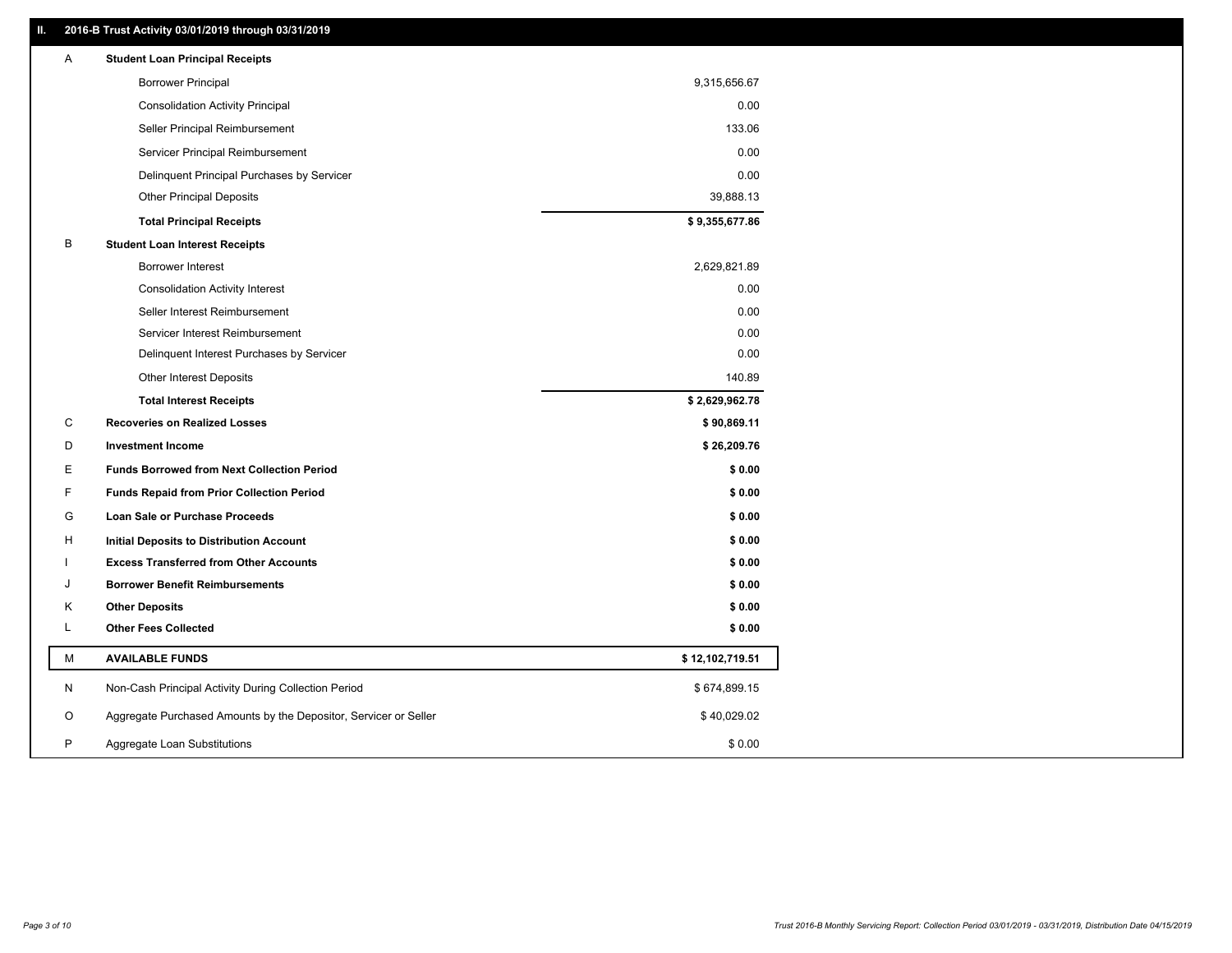|                   |                       |                          | <b>Loans by Repayment Status</b> |                                                           |                |                            |                          |         |                                                           |                |                            |
|-------------------|-----------------------|--------------------------|----------------------------------|-----------------------------------------------------------|----------------|----------------------------|--------------------------|---------|-----------------------------------------------------------|----------------|----------------------------|
|                   |                       |                          | 03/31/2019                       |                                                           |                | 02/28/2019                 |                          |         |                                                           |                |                            |
|                   |                       | <b>Wtd Avg</b><br>Coupon | # Loans                          | Principal and<br><b>Interest Accrued</b><br>to Capitalize | % of Principal | % of Loans in<br>Repay (1) | <b>Wtd Avg</b><br>Coupon | # Loans | Principal and<br><b>Interest Accrued</b><br>to Capitalize | % of Principal | % of Loans in<br>Repay (1) |
| INTERIM:          | IN SCHOOL             | 10.70%                   | 2,845                            | \$43,118,886.49                                           | 8.427%         | $-$ %                      | 10.69%                   | 2,877   | \$43,290,594.16                                           | 8.316%         | $-$ %                      |
|                   | GRACE                 | 10.35%                   | 756                              | \$10,562,247.34                                           | 2.064%         | $-$ %                      | 10.44%                   | 876     | \$12,294,199.05                                           | 2.362%         | $-$ %                      |
|                   | <b>DEFERMENT</b>      | 10.27%                   | 2,512                            | \$31,680,262.76                                           | 6.191%         | $-$ %                      | 10.27%                   | 2,521   | \$31,114,420.64                                           | 5.977%         | $-$ %                      |
| <b>REPAYMENT:</b> | <b>CURRENT</b>        | 9.10%                    | 36,605                           | \$392,003,835.79                                          | 76.610%        | 91.949%                    | 9.12%                    | 37,059  | \$397,161,682.58                                          | 76.289%        | 91.533%                    |
|                   | 31-60 DAYS DELINQUENT | 9.17%                    | 588                              | \$8,060,411.72                                            | 1.575%         | 1.891%                     | 9.75%                    | 674     | \$8,913,735.25                                            | 1.712%         | 2.054%                     |
|                   | 61-90 DAYS DELINQUENT | 9.28%                    | 280                              | \$3,642,113.20                                            | 0.712%         | 0.854%                     | 8.98%                    | 332     | \$4,311,452.45                                            | 0.828%         | 0.994%                     |
|                   | > 90 DAYS DELINQUENT  | 10.46%                   | 176                              | \$2,368,846.91                                            | 0.463%         | 0.556%                     | 10.52%                   | 178     | \$2,372,788.56                                            | 0.456%         | 0.547%                     |
|                   | FORBEARANCE           | 9.45%                    | 1,388                            | \$20,251,754.45                                           | 3.958%         | 4.750%                     | 9.59%                    | 1,487   | \$21,140,827.73                                           | 4.061%         | 4.872%                     |
| <b>TOTAL</b>      |                       |                          | 45,150                           | \$511,688,358.66                                          | 100.00%        | 100.00%                    |                          | 46,004  | \$520,599,700.42                                          | 100.00%        | 100.00%                    |

Percentages may not total 100% due to rounding \*

1 Loans classified in "Repayment" include any loan for which interim interest only, \$25 fixed payments or full principal and interest payments are due.

| 02/28/2019<br>03/31/2019<br><b>Principal and</b><br><b>Principal and</b><br><b>Wtd Avg</b><br><b>Interest Accrued</b><br>% of Loans in<br><b>Wtd Avg</b><br><b>Interest Accrued</b><br># Loans<br>to Capitalize<br>% of Principal<br>P&I Repay (2)<br>to Capitalize<br>Coupon<br># Loans<br>Coupon<br>$-$ %<br>IN SCHOOL<br>10.20%<br>10.19%<br>INTERIM:<br>6,084<br>\$90,826,289.98<br>17.750%<br>6,136<br>\$91,214,513.47<br>GRACE<br>$-$ %<br>10.10%<br>10.06%<br>1,543<br>\$21,508,903.68<br>4.204%<br>1,813<br>\$25,115,421.96<br><b>DEFERMENT</b><br>$-$ %<br>11.273%<br>9.92%<br>4,705<br>9.91%<br>4,715<br>\$57,680,671.95<br>\$56,579,676.42<br><b>CURRENT</b><br>8.94%<br>30,413<br>8.97%<br>30,721<br>P&I REPAYMENT:<br>\$307,931,654.41<br>60.180%<br>90.125%<br>\$311,507,786.87<br>31-60 DAYS DELINQUENT<br>9.09%<br>560<br>1.490%<br>2.232%<br>9.70%<br>642<br>\$7,626,193.87<br>\$8,465,795.56<br>328<br>61-90 DAYS DELINQUENT<br>9.24%<br>274<br>8.97%<br>0.692%<br>1.036%<br>\$4,277,099.97<br>\$3,540,581.84 |                                                  |                |               |        | <b>Loans by Borrower Status</b> |                |     |        |                      |  |
|---------------------------------------------------------------------------------------------------------------------------------------------------------------------------------------------------------------------------------------------------------------------------------------------------------------------------------------------------------------------------------------------------------------------------------------------------------------------------------------------------------------------------------------------------------------------------------------------------------------------------------------------------------------------------------------------------------------------------------------------------------------------------------------------------------------------------------------------------------------------------------------------------------------------------------------------------------------------------------------------------------------------------------|--------------------------------------------------|----------------|---------------|--------|---------------------------------|----------------|-----|--------|----------------------|--|
|                                                                                                                                                                                                                                                                                                                                                                                                                                                                                                                                                                                                                                                                                                                                                                                                                                                                                                                                                                                                                                 |                                                  |                |               |        |                                 |                |     |        |                      |  |
|                                                                                                                                                                                                                                                                                                                                                                                                                                                                                                                                                                                                                                                                                                                                                                                                                                                                                                                                                                                                                                 | % of Loans in<br>P&I Repay (2)<br>% of Principal |                |               |        |                                 |                |     |        |                      |  |
|                                                                                                                                                                                                                                                                                                                                                                                                                                                                                                                                                                                                                                                                                                                                                                                                                                                                                                                                                                                                                                 | 17.521%                                          |                |               |        |                                 |                |     |        |                      |  |
|                                                                                                                                                                                                                                                                                                                                                                                                                                                                                                                                                                                                                                                                                                                                                                                                                                                                                                                                                                                                                                 | 4.824%                                           |                |               |        |                                 |                |     |        |                      |  |
|                                                                                                                                                                                                                                                                                                                                                                                                                                                                                                                                                                                                                                                                                                                                                                                                                                                                                                                                                                                                                                 | 10.868%                                          |                |               |        |                                 |                |     |        |                      |  |
|                                                                                                                                                                                                                                                                                                                                                                                                                                                                                                                                                                                                                                                                                                                                                                                                                                                                                                                                                                                                                                 | 59.836%                                          |                |               |        |                                 |                |     |        |                      |  |
|                                                                                                                                                                                                                                                                                                                                                                                                                                                                                                                                                                                                                                                                                                                                                                                                                                                                                                                                                                                                                                 | 1.626%                                           |                |               |        |                                 |                |     |        |                      |  |
|                                                                                                                                                                                                                                                                                                                                                                                                                                                                                                                                                                                                                                                                                                                                                                                                                                                                                                                                                                                                                                 | 0.822%                                           |                |               |        |                                 |                |     |        |                      |  |
|                                                                                                                                                                                                                                                                                                                                                                                                                                                                                                                                                                                                                                                                                                                                                                                                                                                                                                                                                                                                                                 | 0.442%                                           | \$2,298,578.44 | 172<br>10.54% | 0.680% | 0.454%                          | \$2,322,308.48 | 173 | 10.45% | > 90 DAYS DELINQUENT |  |
| FORBEARANCE<br>9.45%<br>1,388<br>3.958%<br>5.927%<br>9.59%<br>\$20,251,754.45<br>1,487<br>\$21,140,827.73                                                                                                                                                                                                                                                                                                                                                                                                                                                                                                                                                                                                                                                                                                                                                                                                                                                                                                                       | 4.061%                                           |                |               |        |                                 |                |     |        |                      |  |
| <b>TOTAL</b><br>45,150<br>100.00%<br>100.00%<br>46,004<br>\$511,688,358.66<br>\$520,599,700.42<br>$\star$<br>Percentages may not total 100% due to rounding<br>Loans classified in "P&I Repayment" includes only those loans for which scheduled principal and interest payments are due.<br>2                                                                                                                                                                                                                                                                                                                                                                                                                                                                                                                                                                                                                                                                                                                                  | 100.00%                                          |                |               |        |                                 |                |     |        |                      |  |

WAC reflects WAC3 To conform with company standard reporting these sections now include Princial and Interest Accrued to Capitalize.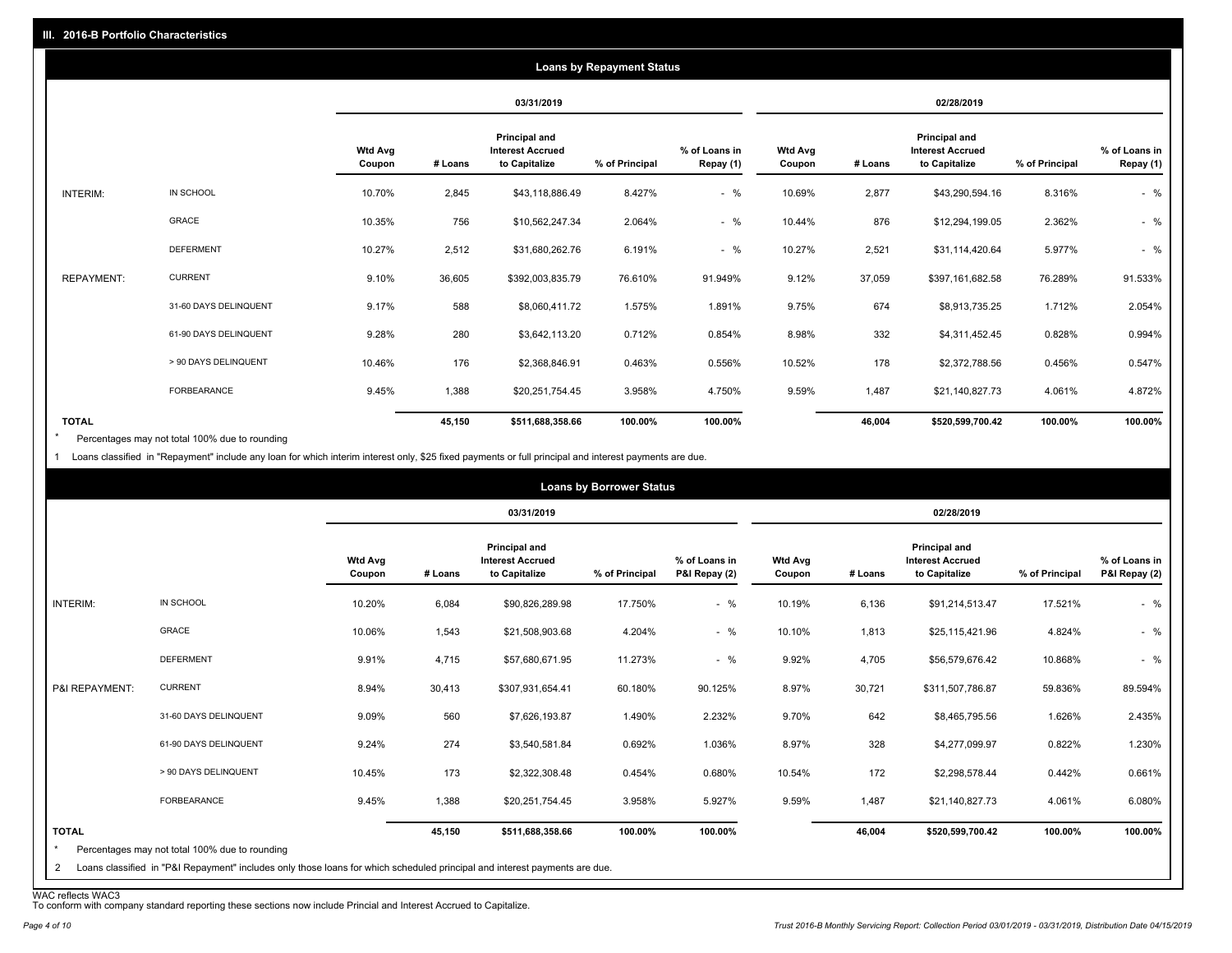|                                                                                                  | 3/31/2019        | 2/28/2019        |  |
|--------------------------------------------------------------------------------------------------|------------------|------------------|--|
| Pool Balance                                                                                     | \$511,688,358.66 | \$520,599,700.42 |  |
| Total # Loans                                                                                    | 45,150           | 46,004           |  |
| Total # Borrowers                                                                                | 43,219           | 44,020           |  |
| Weighted Average Coupon                                                                          | 9.44%            | 9.47%            |  |
| Weighted Average Remaining Term                                                                  | 125.25           | 125.17           |  |
| Percent of Pool - Cosigned                                                                       | 92.7%            | 92.7%            |  |
| Percent of Pool - Non Cosigned                                                                   | 7.3%             | 7.3%             |  |
| Borrower Interest Accrued for Period                                                             | \$3,861,084.80   | \$3,592,212.39   |  |
| <b>Outstanding Borrower Interest Accrued</b>                                                     | \$29,068,501.74  | \$29,230,031.37  |  |
| Gross Principal Realized Loss - Periodic *                                                       | \$644,665.02     | \$527,563.78     |  |
| Gross Principal Realized Loss - Cumulative *                                                     | \$17,380,710.19  | \$16,736,045.17  |  |
| Recoveries on Realized Losses - Periodic                                                         | \$90,869.11      | \$88,768.43      |  |
| Recoveries on Realized Losses - Cumulative                                                       | \$2,389,922.20   | \$2,299,053.09   |  |
| Net Losses - Periodic                                                                            | \$553,795.91     | \$438,795.35     |  |
| Net Losses - Cumulative                                                                          | \$14,990,787.99  | \$14,436,992.08  |  |
| Non-Cash Principal Activity - Capitalized Interest                                               | \$1,320,603.61   | \$1,567,228.11   |  |
| Since Issued Total Constant Prepayment Rate (CPR) (1)                                            | 10.06%           | 10.29%           |  |
| <b>Loan Substitutions</b>                                                                        | \$0.00           | \$0.00           |  |
| <b>Cumulative Loan Substitutions</b>                                                             | \$0.00           | \$0.00           |  |
| <b>Unpaid Servicing Fees</b>                                                                     | \$0.00           | \$0.00           |  |
| <b>Unpaid Administration Fees</b>                                                                | \$0.00           | \$0.00           |  |
| <b>Unpaid Carryover Servicing Fees</b>                                                           | \$0.00           | \$0.00           |  |
| Note Interest Shortfall                                                                          | \$0.00           | \$0.00           |  |
| Loans in Modification                                                                            | \$32,724,457.07  | \$31,185,631.46  |  |
| % of Loans in Modification as a % of Loans in Repayment (P&I)                                    | 10.18%           | 9.55%            |  |
|                                                                                                  |                  |                  |  |
| % Annualized Gross Principal Realized Loss - Periodic as a %<br>of Loans in Repayment (P&I) * 12 | 2.41%            | 1.94%            |  |
| % Gross Principal Realized Loss - Cumulative as a % of                                           |                  |                  |  |
| Original Pool Balance                                                                            | 2.34%            | 2.25%            |  |
|                                                                                                  |                  |                  |  |

\* In accordance with the Servicer's current policies and procedures, after September 1, 2017 loans subject to bankruptcy claims generally will not be reported as a charged-off unless and until they are delinquent for 120 d

(1) For additional information, see 'Since Issued CPR Methodology' found on page 11 of this report.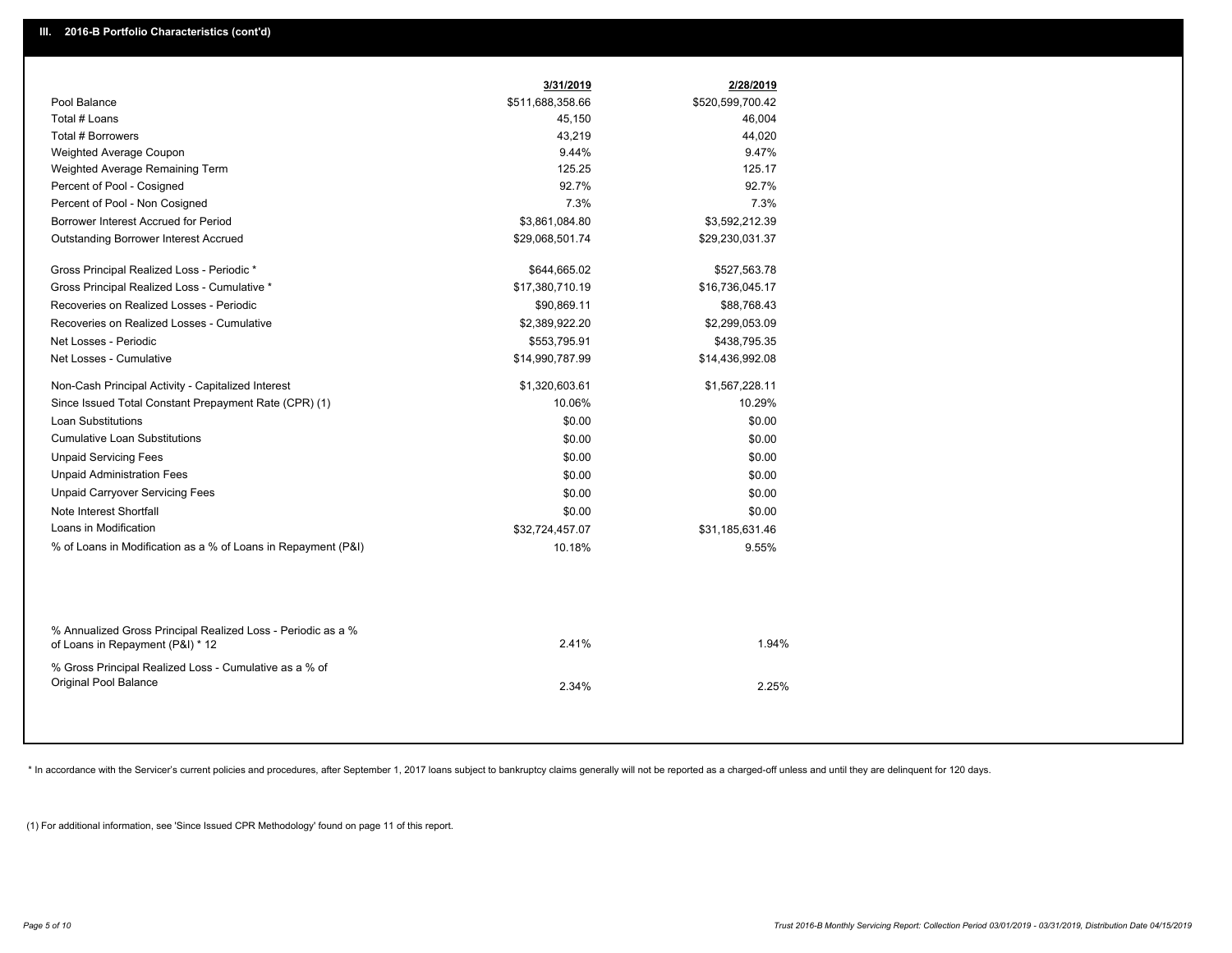#### **Loan Program**  A

|                                    | Weighted<br><b>Average Coupon</b> | # LOANS | <b>\$ AMOUNT</b> | $%$ *     |
|------------------------------------|-----------------------------------|---------|------------------|-----------|
| - Smart Option Interest-Only Loans | 8.40%                             | 10,199  | \$86,937,079.67  | 16.990%   |
| - Smart Option Fixed Pay Loans     | 9.38%                             | 12,139  | \$163,564,225.16 | 31.966%   |
| - Smart Option Deferred Loans      | 9.66%                             | 22.812  | \$261,187,053.83 | 51.044%   |
| - Other Loan Programs              | $0.00\%$                          | 0       | \$0.00           | $0.000\%$ |
| <b>Total</b>                       | 9.35%                             | 45,150  | \$511,688,358.66 | 100.000%  |

\* Percentages may not total 100% due to rounding

B

C

**Index Type**

|                       | Weighted<br><b>Average Coupon</b> | # LOANS | <b>\$ AMOUNT</b> | $%$ *     |
|-----------------------|-----------------------------------|---------|------------------|-----------|
| - Fixed Rate Loans    | 7.63%                             | 9,343   | \$119,997,653.30 | 23.451%   |
| - LIBOR Indexed Loans | 9.88%                             | 35,807  | \$391,690,705.36 | 76.549%   |
| - Other Index Rates   | $0.00\%$                          |         | \$0.00           | $0.000\%$ |
| Total                 | 9.35%                             | 45,150  | \$511,688,358.66 | 100.000%  |

\* Percentages may not total 100% due to rounding

### **Weighted Average Recent FICO**

|        |                  | $%$ *            |
|--------|------------------|------------------|
| 3,799  | \$40,693,657.36  | 7.953%           |
| 2,870  | \$31,295,718.70  | 6.116%           |
| 4,954  | \$56,805,329.41  | 11.102%          |
| 9,682  | \$113,463,270.94 | 22.174%          |
| 23,840 | \$269,344,505.06 | 52.638%          |
| 5      | \$85,877.19      | 0.017%           |
| 45,150 | \$511,688,358.66 | 100.000%         |
|        |                  |                  |
|        | # LOANS          | <b>\$ AMOUNT</b> |

WAC reflects WAC3

To conform with company standard reporting these sections now include Princial and Interest Accrued to Capitalize.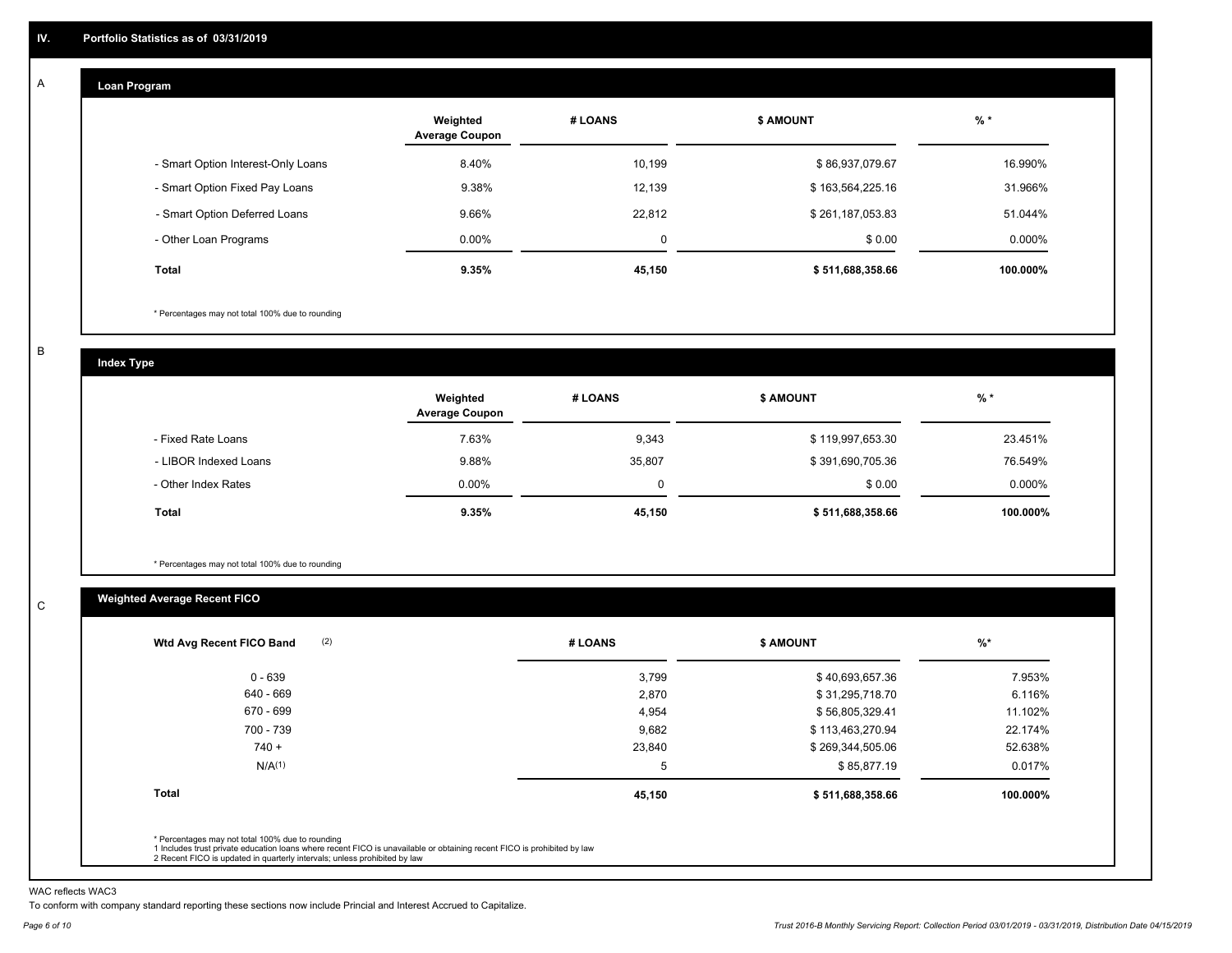| ۷. | 2016-B Reserve Account, Principal Distribution, and R-2 Certificate Calculations        |                  |  |
|----|-----------------------------------------------------------------------------------------|------------------|--|
| А. | <b>Reserve Account</b>                                                                  |                  |  |
|    | Specified Reserve Account Balance                                                       | \$1,868,916.00   |  |
|    | Actual Reserve Account Balance                                                          | \$1,868,916.00   |  |
| В. | <b>Principal Distribution Amount</b>                                                    |                  |  |
|    | Class A Notes Outstanding<br>i.                                                         | \$314,419,790.29 |  |
|    | Pool Balance<br>ii.                                                                     | \$511,688,358.66 |  |
|    | First Priority Principal Distribution Amount (i - ii)<br>iii.                           | \$0.00           |  |
|    | Class A and B Notes Outstanding<br>iv.                                                  | \$364,419,790.29 |  |
|    | First Priority Principal Distribution Amount<br>v.                                      | \$0.00           |  |
|    | Pool Balance<br>vi.                                                                     | \$511,688,358.66 |  |
|    | Specified Overcollateralization Amount<br>vii.                                          | \$153,506,507.60 |  |
|    | Regular Principal Distribution Amount (if (iv > 0, (iv - v) - (vi - vii))<br>viii.      | \$6,237,939.23   |  |
|    | Pool Balance<br>ix.                                                                     | \$511,688,358.66 |  |
|    | 10% of Initial Pool Balance<br>х.                                                       | \$74,247,634.23  |  |
|    | First Priority Principal Distribution Amount<br>xi.                                     | \$0.00           |  |
|    | Regular Principal Distribution Amount<br>xii.                                           | \$6,237,939.23   |  |
|    | Available Funds (after payment of waterfall items A through I)<br>xiii.                 | \$4,508,640.32   |  |
|    | Additional Principal Distribution Amount (if(vi <= x,min(xiii, vi - xi - xii)))<br>xiv. | \$0.00           |  |
| C. | R-2 Certificate                                                                         |                  |  |
|    | <b>Previous Notional Balance</b>                                                        | \$44,490,388.24  |  |
|    | Shortfall of Principal                                                                  | \$0.00           |  |
|    | Shortfall of Interest                                                                   | \$0.00           |  |
|    | <b>Current Notional Balance</b>                                                         | \$44,490,388.24  |  |
|    | Excess Distribution Allocated (1)                                                       | \$1,285,766.29   |  |
|    |                                                                                         |                  |  |
|    |                                                                                         |                  |  |

1. Until the notional amount of the R-2 Certificate is reduced to zero and if there is excess cash through the distribution available it will be distributed to the R-2 Certificate, otherwise the amount will be zero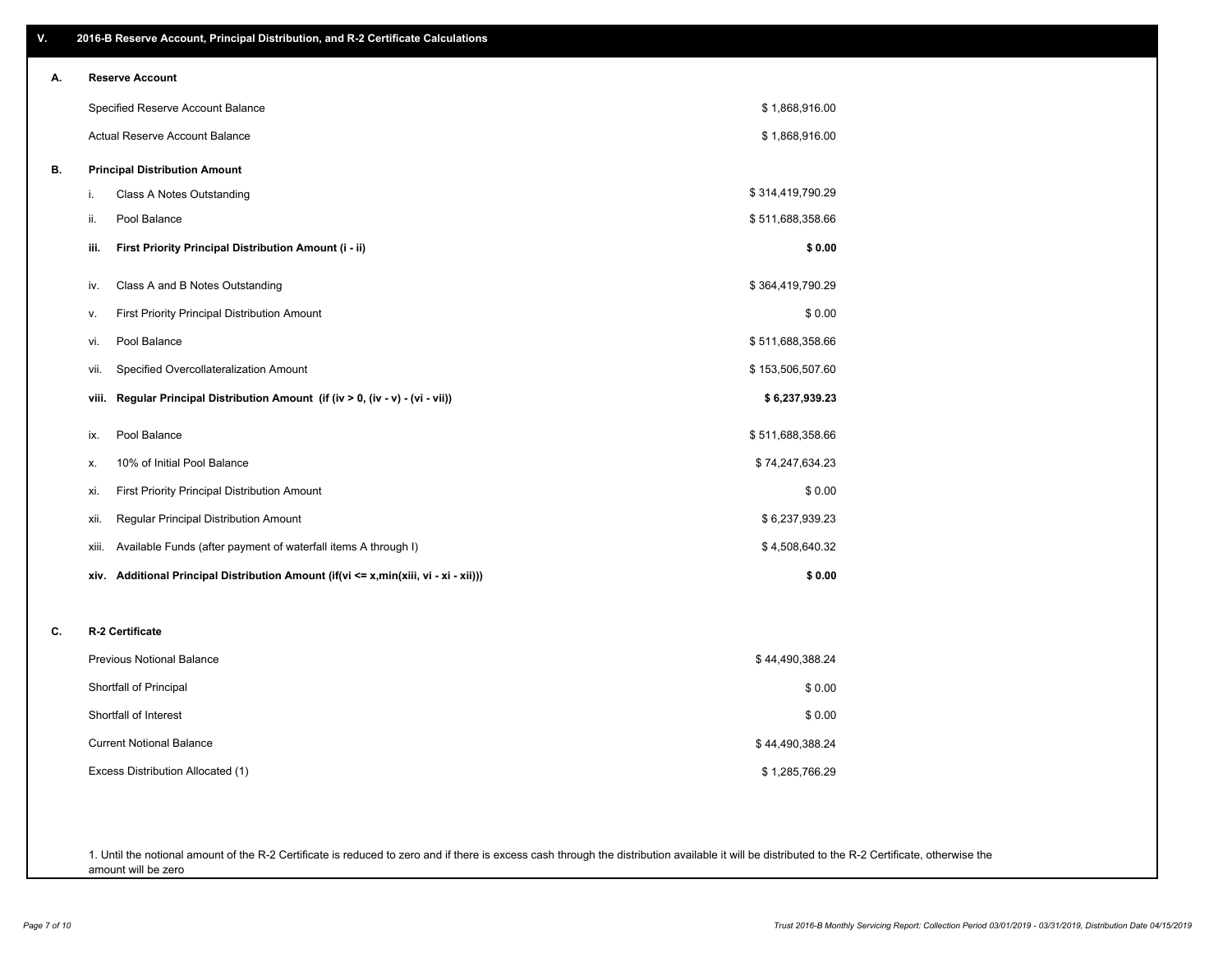|    |                                                         | Paid           | <b>Funds Balance</b> |
|----|---------------------------------------------------------|----------------|----------------------|
|    | <b>Total Available Funds</b>                            |                | \$12,102,719.51      |
| A  | <b>Trustee Fees</b>                                     | \$0.00         | \$12,102,719.51      |
| В  | <b>Servicing Fees</b>                                   | \$330,449.02   | \$11,772,270.49      |
| C  | i. Administration Fees                                  | \$8,333.00     | \$11,763,937.49      |
|    | ii. Unreimbursed Administrator Advances plus any Unpaid | \$0.00         | \$11,763,937.49      |
| D  | Class A Noteholders Interest Distribution Amount        | \$802,779.82   | \$10,961,157.67      |
| Е  | First Priority Principal Payment                        | \$0.00         | \$10,961,157.67      |
| F. | Class B Noteholders Interest Distribution Amount        | \$214,578.12   | \$10,746,579.55      |
| G  | <b>Reinstatement Reserve Account</b>                    | \$0.00         | \$10,746,579.55      |
| H  | Regular Principal Distribution                          | \$6,237,939.23 | \$4,508,640.32       |
|    | <b>Carryover Servicing Fees</b>                         | \$0.00         | \$4,508,640.32       |
| J  | Additional Principal Distribution Amount                | \$0.00         | \$4,508,640.32       |
| Κ  | Unpaid Expenses of Trustee                              | \$0.00         | \$4,508,640.32       |
|    | Unpaid Expenses of Administrator                        | \$0.00         | \$4,508,640.32       |
| м  | i. Remaining Funds to the R-1 Certificateholder(s)      | \$3,222,874.03 | \$1,285,766.29       |
|    | ii. Remaining Funds to the R-2 Certificateholder(s)     | \$1,285,766.29 | \$0.00               |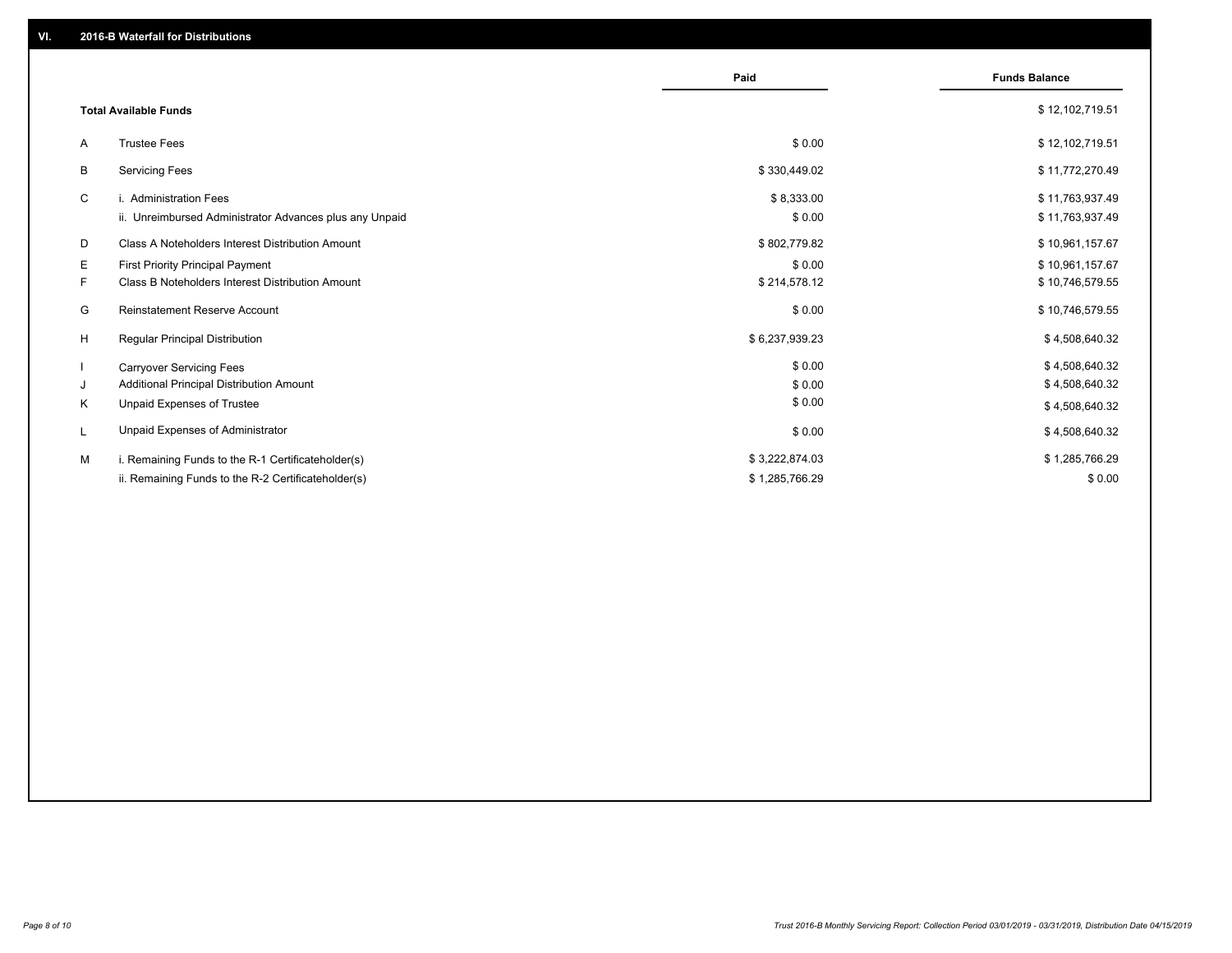## Ending Balance Factor Paydown Factor 0.014746901 0.014746901 0.000000000 Ending Principal Balance \$ 188,697,634.57 \$ 188,697,634.57 \$ 19,484,216.49 \$ 50,000,000.000.00 Principal Paid \$3,819,447.42 \$ 2,418,491.81 \$ - Interest Shortfall \$ - \$ - \$ - Interest Paid \$ 389,847.09 \$ 412,932.73 \$ 214,578.12 Total Interest Due \$ 389,847.09 \$ 412,932.73 \$ 214,578.12 Interest Shortfall from Prior Period Plus Accrued Interest \$ - \$ - \$ - Current Interest Due \$ 389,847.09 \$ 412,932.73 \$ 214,578.12 Accrued Interest Factor 0.002025000 0.003387396 0.004291562 Interest Rate\* 2.43000% 3.93375% 4.98375% Daycount Fraction 0.08333333 0.08611111 0.08611111 Accrual Period End 4/15/2019 4/15/2019 4/15/2019 Accrual Period Begin 3/15/2019 3/15/2019 3/15/2019 Record Date (Days Prior to Distribution) 1 1 NEW YORK BUSINESS DAY 1 NEW YORK BUSINESS DAY 1 NEW YORK BUSINESS DAY Spread/Fixed Rate 2.43% 1.45% 2.50% Index FIXED LIBOR LIBOR Beginning Balance \$ 192,517,081.99 \$ 121,902,708.30 \$ 50,000,000.00 Cusip/Isin 78449GAB5 78449GAC3 78449GAD1 **A2A A2B B** 0.728562296 0.728562296 1.000000000 **Distribution Amounts**

\* Pay rates for Current Distribution. For the interest rates applicable to the next distribution date, please see https://www.salliemae.com/about/investors/data/SMBabrate.txt.

**VII. 2016-B Distributions**